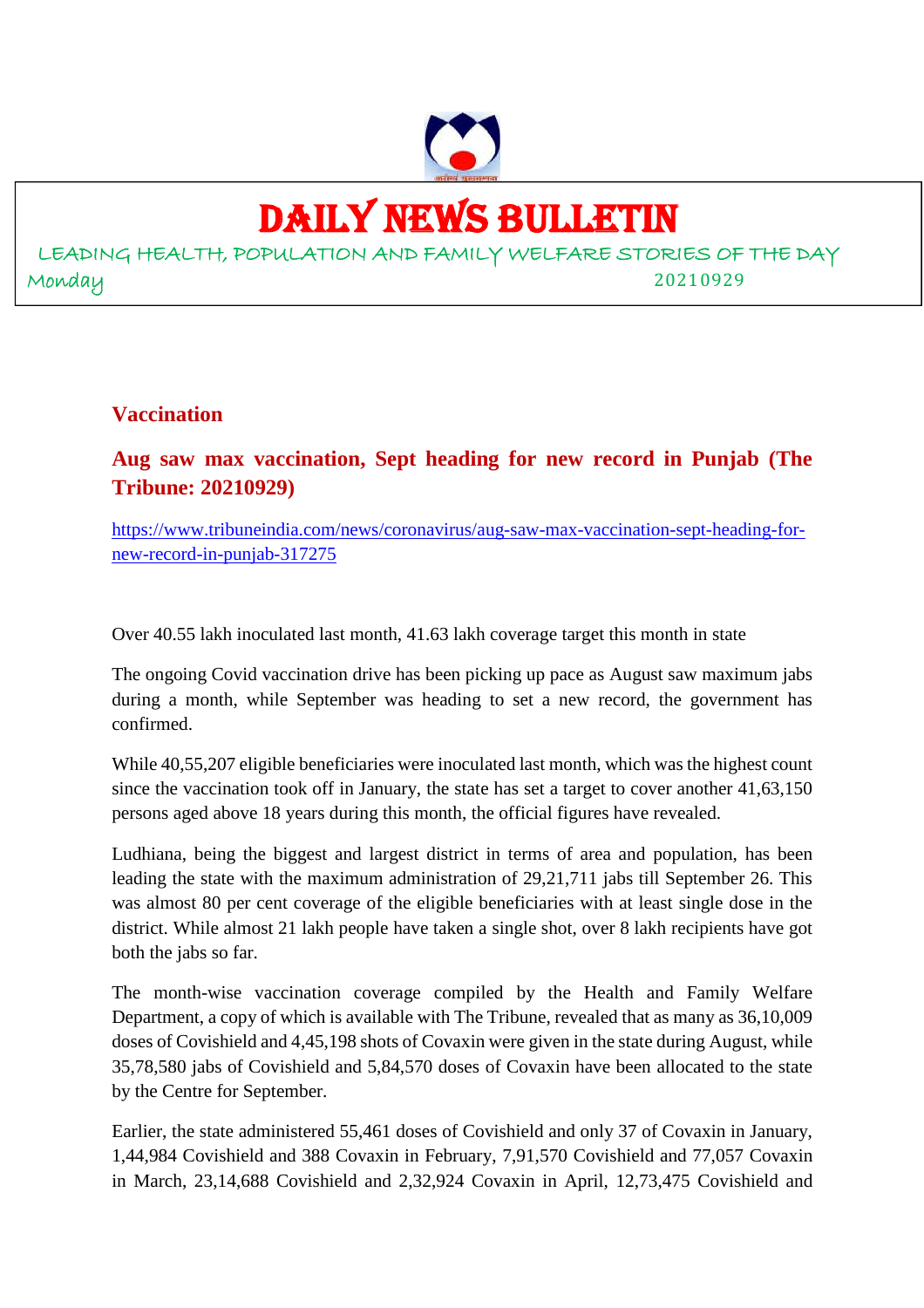1,45,236 Covaxin in May, 15,63,523 Covishield and 3,63,712 Covaxin in June, and 21,58,933 Covishield and 3,89,080 Covaxin in July.

With this, the state will give 1,54,91,223 Covishield and 31,78,622 Covaxin doses to the eligible population till the end of September.

The age-wise percentage of population vaccinated in the state so far includes 80 per cent persons aged 60 years and above with first dose and 39 per cent with second dose, 66 per cent 45 years and above with first and 27 per cent second jab, 43 per cent 18 years and above with first and 5 per cent with second shot.

The overall coverage comprised 57 per cent with first dose and 18 per cent with second jab.

| <b>JAB COVERAGE</b> |        |
|---------------------|--------|
| <b>MALE</b>         | 54.98% |
| FEMALE              | 45.01% |
| <b>OTHERS</b>       | 0.01%  |
| <b>WASTAGE</b>      |        |
| <b>COVISHIELD</b>   | 0.76%  |
| <b>COVAXIN</b>      | 0.81%  |
| <b>TOTAL</b>        | 0.025% |

#### **New Cases (The Asian Age: 20210929)**

http://onlineepaper.asianage.com/articledetailpage.aspx?id=15866490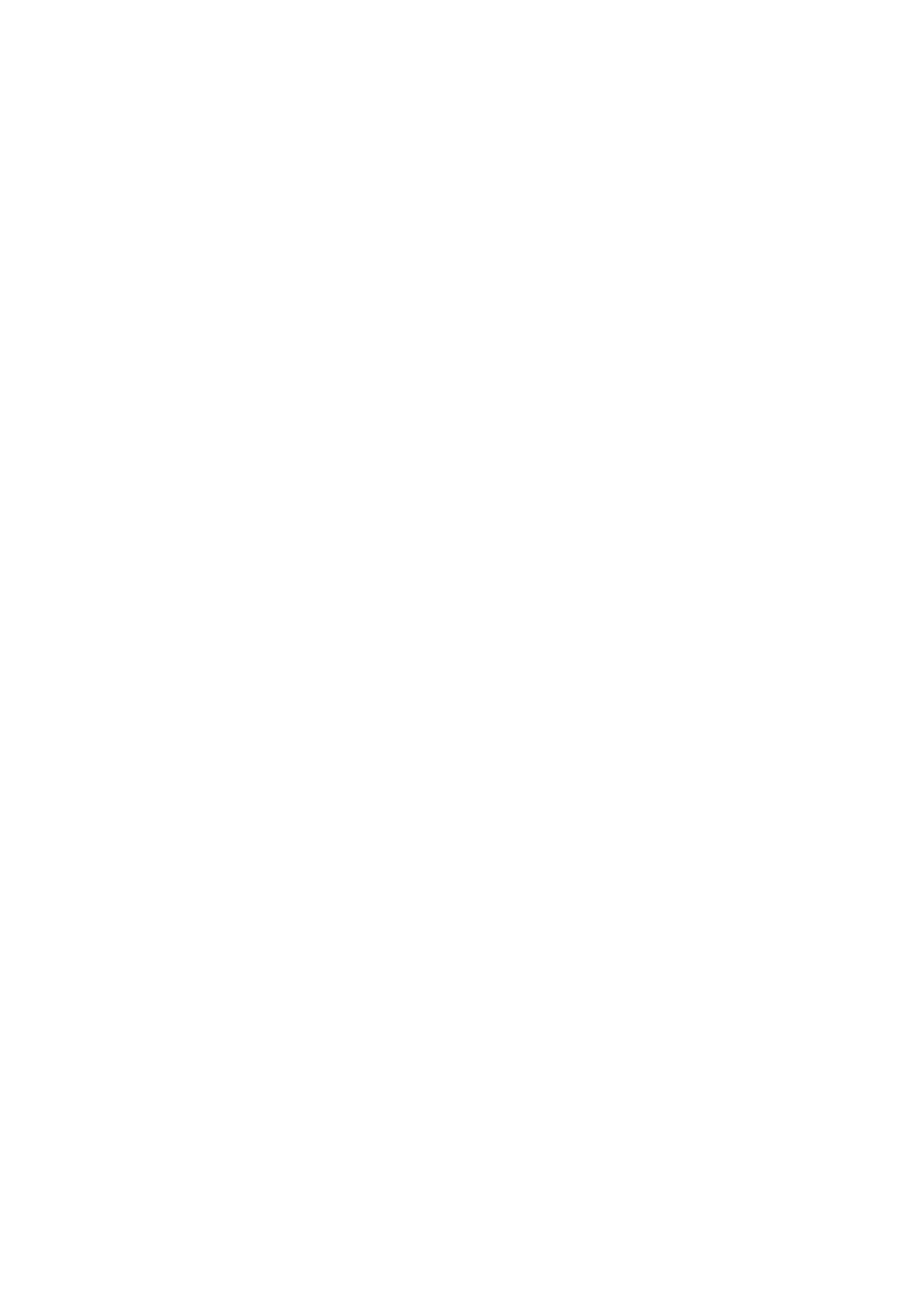## India sees less than 20K daily Covid-19 cases after 201 days

#### **AGE CORRESPONDENT** NEW DELHI, SEPT. 28

The number of fresh coronavirus cases was recorded below 20,000 (18,795) in India after 201 days on Tuesday, taking the country's Covid-19 tally to 3,36,97,581, while the number of active cases<br>declined to 2,92,206, the lowest in 192 days.

According to the Union health ministry, the number of people who have recuperated from the disease has now gone up to 3,29,58,002, while the case fatality rate stands at 1.33 per cent.

A total 18,795 fresh Covid cases were registered in a span of 24 hours, while the death toll due to the viral disease jumped to 4,47,373 with 179 more fatalities, the lowest in 193 days. The number of daily fatalities due to Covid was recorded at 154 on March 19. The number of active cases has gone down to 2,92,206. accounting for 0.87 per cent of the total number of  $cases - the lowest since$ March 2020 -- while the national coronavirus recovery rate was recorded at 97.81 per cent, the highest since March last year. A decrease of 7,414 cases was recorded in the active Covid -19 caseload in a span of 24 hours.

The ministry said that less than 50,000 daily cases are being reported in the country for 93 consecutive days now. Also, 13,21,780 tests were conducted to detect the infection on Monday, taking the total number of such tests conducted so far in the country to 56,57,30,031.

A TOTAL 18.795 fresh Covid cases were registered in a span of 24 hours, while the death toll due to the viral disease jumped to 4,47,373 with 179 more fatalities, the lowest in 193 days. The number of daily fatalities due to Covid was recorded at 154 on March 19.

#### **THE DAILY positivity** rate was recorded at 1.42 per cent. It has been less than three per cent for the last 29 days

The daily positivity rate was recorded at 1.42 per cent. It has been less than three per cent for the last 29 days. The weekly positivity rate was recorded at 1.88 per cent. It has been below three per cent for the last 95 days, according to the ministry.

The cumulative number of vaccine doses administered in the country so far under the nationwide Covid-19 vaccination drive has exceeded 87 crore with more than one crore doses administered in a span of 24 hours.

The country's Covid-19 tally crossed the 20-lakh<br>mark on August 7, 2020, the 30-lakh mark on August 23, the 40-lakh mark on September 5 and the 50-lakh mark on September 16. It went past 60 lakh on September 28, 70 lakh on October 11, 80 lakh on October 29, 90 lakh on November 20 and the one-crore mark on December 19 last year.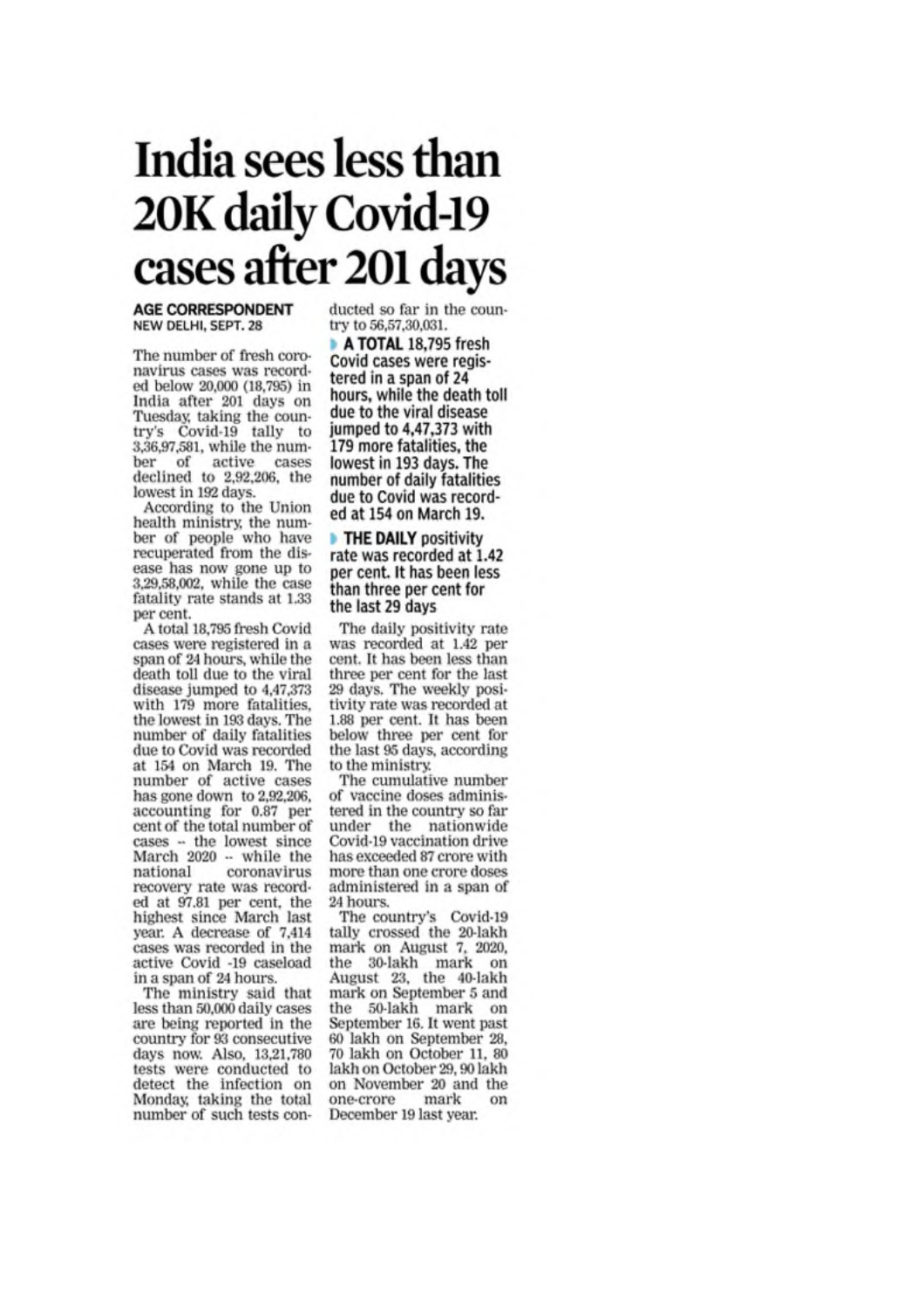### **V R Therapy (The Asian Age: 20210929)**

http://onlineepaper.asianage.com/articledetailpage.aspx?id=15865206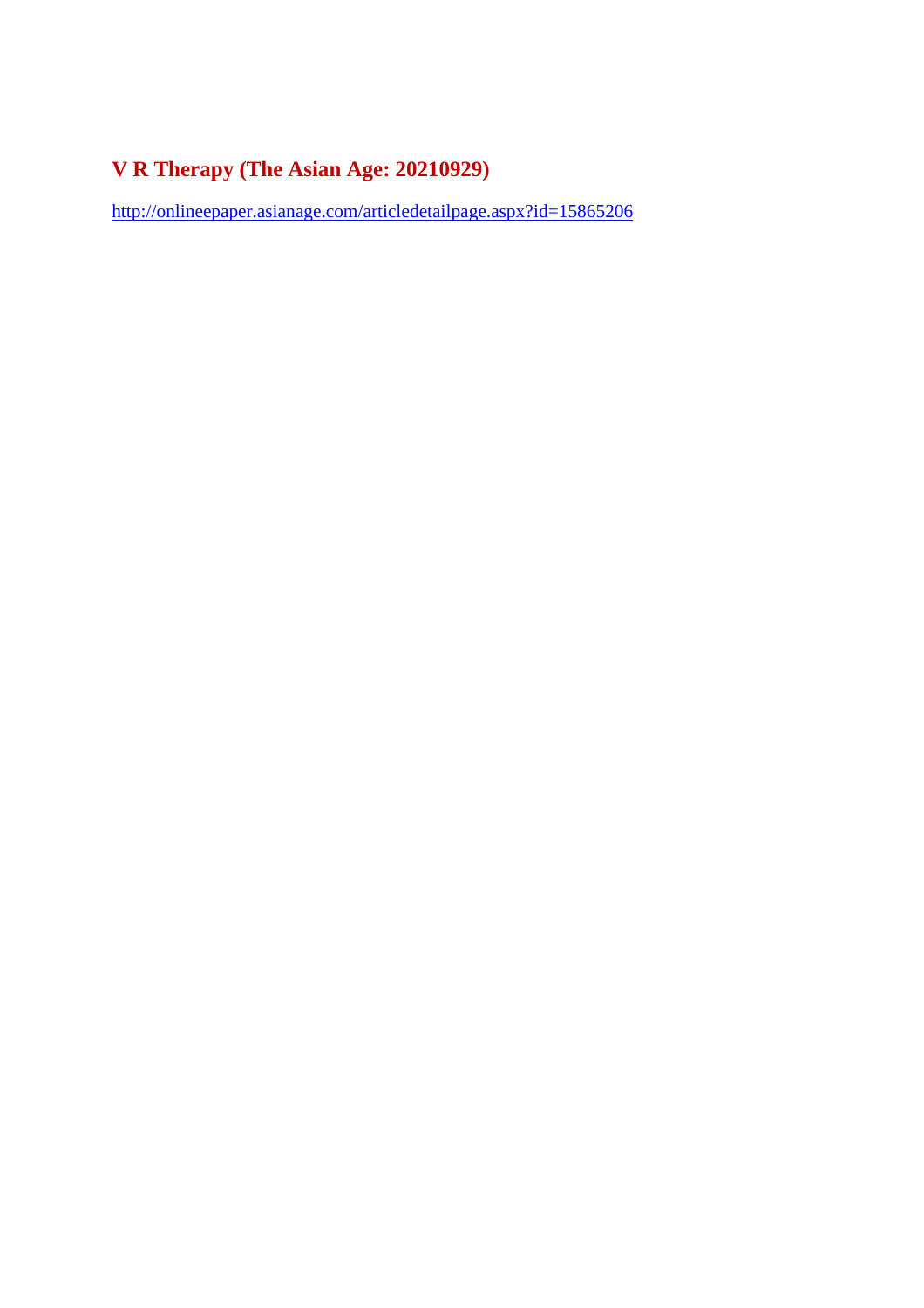

**SWATI SHARMA** 

In a recent blog post titled, "Virtual Reality Gave Me My Brain Back", celebrity entrepreneur<br>Mark Cuban shared his vestibular experience of how virtual reality (VR) helped him get back to balance. Mark had been side-lined by vestibular disorder for<br>months, suffering dizziness, brain fog and an unnerving

feeling that something was wrong inside his head.<br>Welcome to a new wave of psychological research —<br>VR content that's primarily designed to aid exposure of the rapy. Exposure therapy is a treatment for anxiety<br>disorders, exposing patients to anxiety-inducing stim-<br>uli in a safe, controlled environment. During VR therapy, one straps on a headset, sinks into the past, faces by, one strains on a measure, sinks more and overcome<br>the disorders in real life. It aims at making patients eventually learn that the "threats" they perceive are not actually very dangerous.

#### SO MANY MENTAL BATTLES TO FIGHT

Post-traumatic stress disorders (PTSD), anxiety attacks and different phobias are battles many fight within themselves. The pandemic has even contributed to worsening these disorders in some. Fear, anger, worry, frustration, etc. keep many on the edge even as they desperately look for solutions to control their mind from going berserk.

VR therapy appears to shine a new ray of hope in ending these mental health issues or helping in controlling the mind from coming unmoored. Doctors across the globe are increasingly suggesting VR therapy to diagnose and treat medical conditions.

The technology, which immerses a patient in a 3D environment mimicking a traumatic memory or other mental health issues, is catching up in India as well and showing promising results.

#### VR: THE NEXT BIG THING FOR MENTAL HEALTH

Dr Jaydip Chaudhuri, Senior Neuro Physician at<br>Yashoda Hospitals, Hyderabad, explains how VR and<br>augmented reality (AR), which use computer-generated<br>situations, help mental health patients.<br>"Patients with anyiety and mont

"Patients with anxiety and mental disorders perceive<br>these computer-generated situations using special high-<br>end goggles. It appears to be a potential diagnostic and

# VR: The new therapist

It's touted to be the next big thing  $-$  using virtual reality to diagnose and treat all kinds of medical conditions

DR JAYADIP CHAUDHURI,<br>Senior Neuro Physician at Yashoda<br>Hospitals, Hyderabad

VR-simulated protocols are already being used in<br>treatment of AD in some centres<br>and insightful data have been generated. Creating virtual generated. Creating virtual<br>environments that remind AD<br>patients about their childhood<br>or early adult days (as we<br>know that remote memories<br>are relatively better, preserved<br>in them), using photographs,<br>music relevant to th



Taking us through the intervention technique, Dr Nirali Bhatia, Cyber Psychologist<br>& Psychotherapist, provides an<br>example of a client who has a fear of height. "What they normally do is to use an intervention technique, called guided imagery, in which clients<br>are asked to visualise the scenario and stimulate that whole experience. They are then guided to work towards it while their bodily changes are closely watched," she says.

therapeutic tool for treatment of Alzheimer's disease dependent for dementias," he says, adding that studies<br>have shown that VR therapy to definitely benefit<br>patients with dementia and help their care-givers and<br>families to a significant extent.

TURN TO PAGE 10

THE ASIAN AGE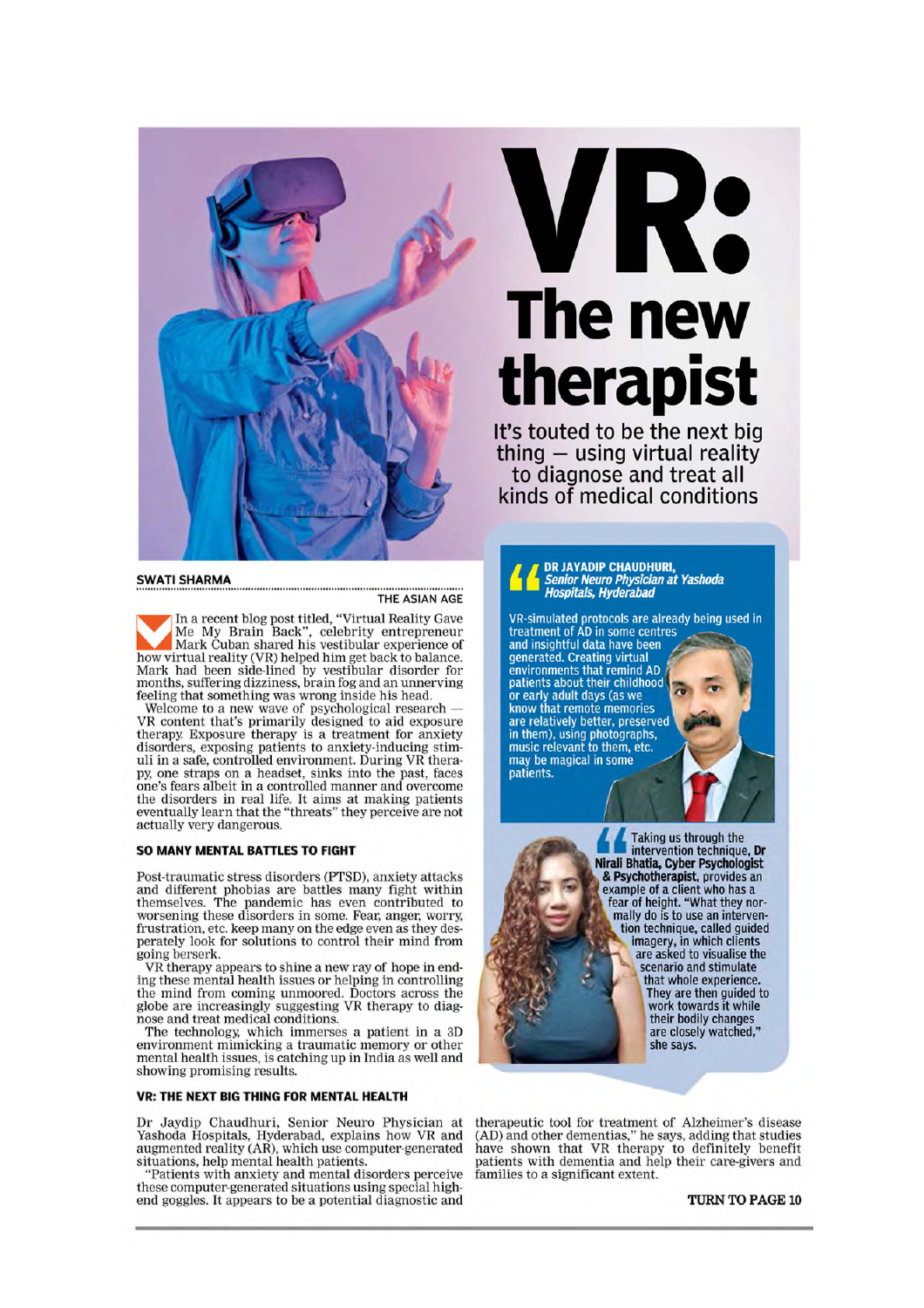#### **Mental Health (The Asian Age: 20210929)**

http://onlineepaper.asianage.com/articledetailpage.aspx?id=15865212

**CONTINUED FROM PAGE 9** 

"Patients with dementia were rations with demonstrative<br>sion and interacted better with<br>their caregivers when they were<br>treated and exposed to VR thera-

treated and exposed to VR thera-<br>treated and exposed to VR thera-<br>gation test can identify people<br>gation test can identify people<br>with AD quite early and almost<br>carry the AD suggestillity gene.<br> $\begin{array}{ccc}\n\text{VP} & \text{VP} & \text{VP} \\
\$ 

maze naviga-<br>tion test differently and with<br>difficulty as difficulty as<br>compared to

compared to **regarding how**<br>compared to **regarding how**<br>matched controls.<br>To Javable adds that the substitution in the VR in therapy is still<br>nascent it than a potential in mak-<br>regarding a difference in the lives of<br>patie

**HOW IT WORKS**<br>Taking us through the intervention technique, Dr Niral Bhatia, Cyber<br>tion technique, Dr Niral Bhatia, Psychologism example of a client who has a metrom<br>fear of height "What they normally do is to use an inte **HOW IT WORKS** 

therapy applies a sumulus<br>
environment where the<br>
client is asked to move to<br>
the next floor. At every<br>
level, the client's made to

notice their feelings,<br>regarding how they<br>were feeling

evelings, are closely watched.<br>
Image are closely approximate the state of the interval induced into that trance. At every<br>
interval interval in the closely that trance. At every<br>
level, the climit is feelings are<br>
anonito bar riets or anguage or cognitive-<br>The doctor further describes<br>the process. "VR therapy applies<br>a stimulus environment where<br>the client is slowly asked to move



**Virtual reality for mental health** 

to the next floor. At every level, to the next floor. At every level, the client's made to notice their feelings, regarding how they were feeling providing where we were only when the value of the control of any state of an interpret of the ments of ments,

**A** The technique of cognitive behavioural<br>is used to help patients with anxiety disorders.<br>Virtual reality based techniques are used to help Find reality pased techniques are used to neip<br>rations, accident victims and war veterans.<br>the rape victims, accident victims and war veterans.<br>Its use is slowly getting expanded to help<br>patients with personality disorders



, Dr Bharat Kumar Reddy,<br>Senior Consultant Psychiatrist, Apollo Hospitals

tions work with a controlled<br>exposure, which eventually exposure, which eventually<br>make clients well prepared to<br>handle those scenarios in real<br>life."

WHAT LIES AHEAD IN VR<br>THERAPY<br>Doctors describe VR therapy as a<br>"major hypelthyough" in treat. Doctors describe VR therapy as a<br>major breakthrough" in treating at major breakthrough" in treating it the next big thing medical field though it's yet to fully enter the main<br>treatment is expected in the state of the stat

could feel as if they were in a<br>fantasy novel. Dr Krishna Sahiti,<br>consultant psychiatrist in Apollo<br>Hospital, says they use audio and visual aids to increase the intensity of stimulus in VR. "Physical symptoms and psychological<br>reaction are assessed slowly.<br>Clients who avoid and are fearful Clients who avoid and are fearful<br>about the stimulus will experience the stimulus with the help of a psychiatrist and in a has<br>sleep free, "the doctor informs."In fur-<br>free, "the doctor informs."In fur-<br>there sessions the

#### **World Heart Day 2021**

#### **Expert shares risk factors amid rising prevalence of heart disease among young adults in India (The Indian Express: 20210929)**

https://indianexpress.com/article/lifestyle/health/world-heart-day-2021-risk-factorssymptoms-treatment-young-adults-7537442/

World Heart Day 2021: With incidences of heart disease deaths rising in India, it is time to be aware of this serious issue and take necessary steps to reduce the burden of cardiovascular diseases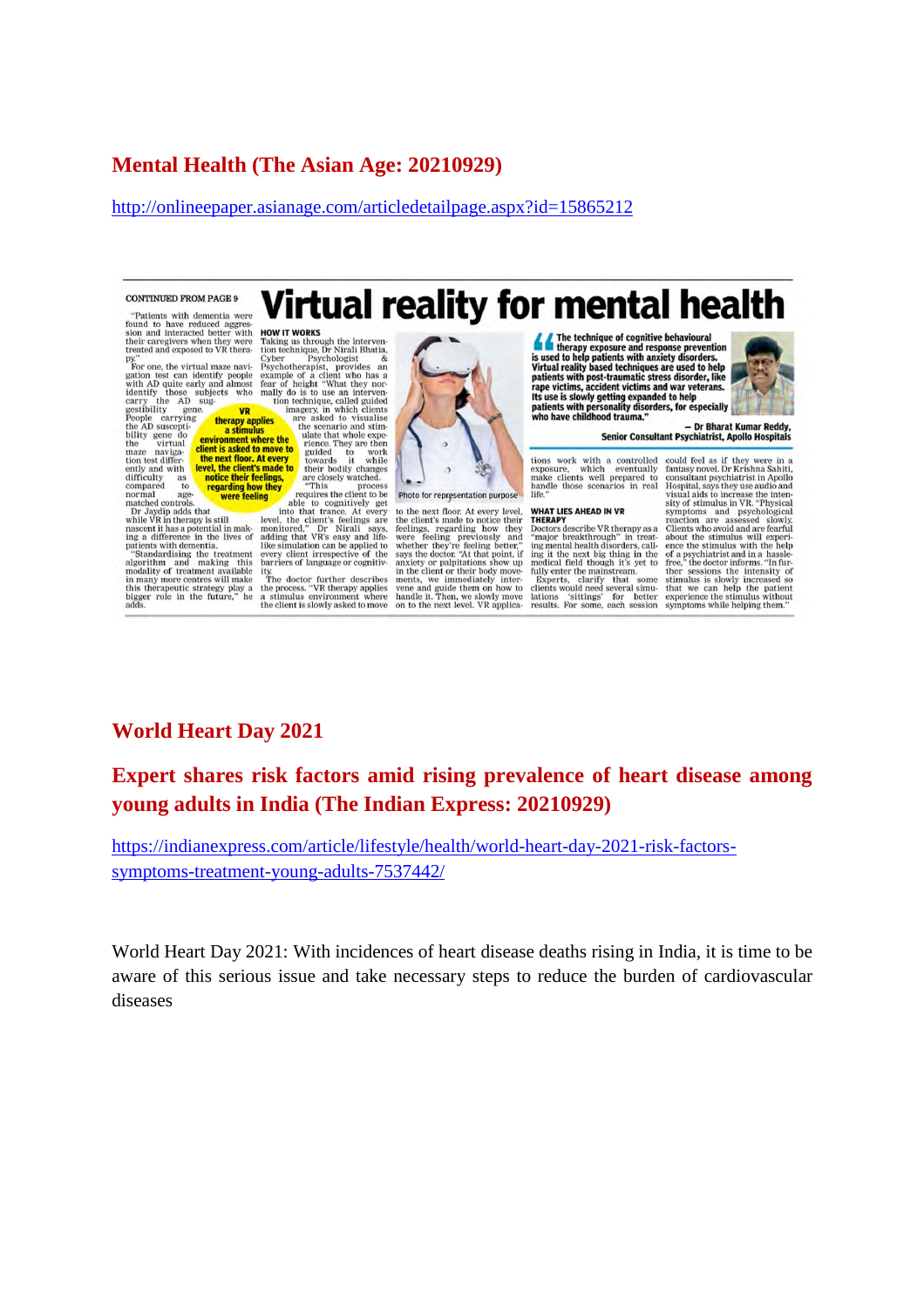World Heart Day, World Heart Day 2021, heart attack symptoms, common heart ailmentsBeing informed about the risk factors can help people to manage symptoms early and avoid the chances of a sudden heart attack. (Photo: Getty Images/Thinkstock)

India accounts for one-fifth of the total deaths occurring from stroke and ischemic heart disease, especially in younger adults according to the World Health Organization. "Cardiovascular diseases affect Indians a decade earlier than their western counterparts and nearly 3 million people die of stroke and heart attack every year. The most unfortunate part is that 40 per cent of those who suffer a heart attack are below the age of 55," said Dr Harinder K. Bali, Chairman, Cardiac Sciences, Paras Hospitals, Panchkula.

"With the incidences of heart disease deaths rising in India by 34 per cent over the last 26 years, it is time to be aware of this serious issue and take necessary steps to reduce the burden of cardiovascular disease in the country," he continued.

What are the major risk factors?

Being informed about the risk factors can help people to manage their symptoms early and avoid the chances of a sudden heart attack.

smoking, smoking and heart attack, world heart day Reports state that 34.6 of adults in India are smokers and India is home to 12 per cent of the world's smokers. (Photo: Getty Images/Thinkstock)

#### Smoking

"India has the second-largest number of smokers in the world, second only to China. Reports state that 34.6 of adults in India are smokers and India is home to 12 per cent of the world's smokers," Dr Bali said. Smoking can increase heart rate, lead to irregular heart rhythm and tighten the arteries. This can make the heart work harder and eventually result in stroke or heart attack.

#### **Obesity**

The expert said that India has the highest number of overweight and obese children who, as adults, are likely to contribute further to a higher burden of cardiovascular disease morbidity and mortality. "Obese people are more likely to suffer from high blood pressure which is one of the biggest causes of heart attacks," he stressed.

ALSO READ |Childhood obesity is a more serious concern than coronavirus, says Dr Chris van Tulleken

#### Hypertension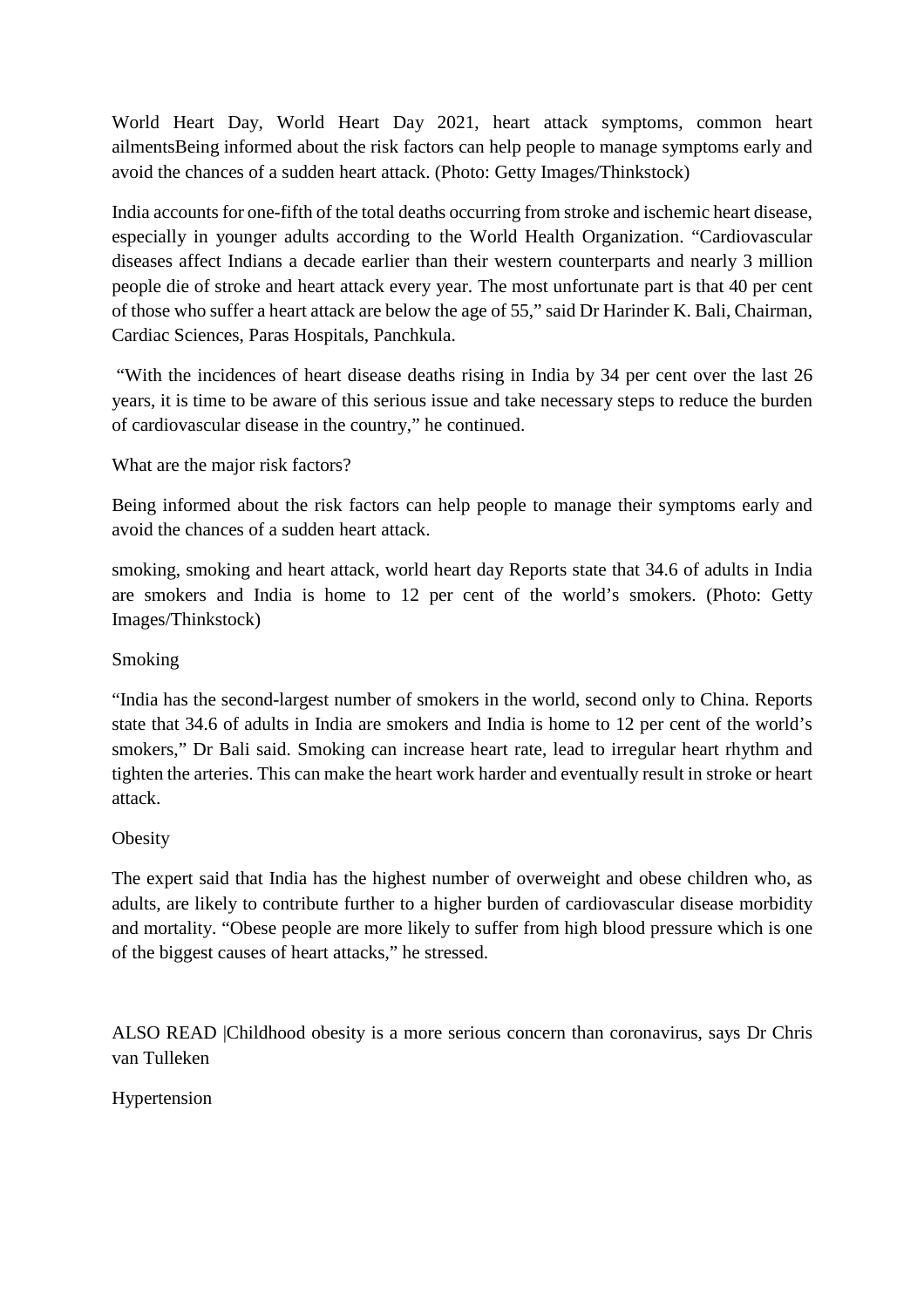A Harvard University study revealed that hypertension among young adults in India is higher than that of Central and Eastern Europe, the region that previously had the highest numbers for this group. "Hypertension contributes to 10.8 percent of all deaths in India and it has been on a steep rise over the last three decades both in urban and rural areas. Hypertension eventually escalates the risk of developing high blood pressure and diabetes," he shared.

#### Diabetes

diabetes, diabetes heart disease, diabetes causes In India, people under the age of 25 are increasingly at risk of type-2 diabetes. (Photo: Getty Images/Thinkstock)

There's been an exponential rise in the number of people diagnosed with type 2 diabetes over the last 30 years in India which has significantly contributed to the world burden as well. In India, people under the age of 25 are increasingly at risk of type-2 diabetes and life-threatening complications like heart diseases.

Ways to prevent heart ailments in young Indians

Young adults are under constant mental and physical stress from intense work demands, family issues, job security and more. Increased periods of stress is often associated with high blood pressure and diabetes. "The concerning fact is that young adults often fall prey to smoking and excessive alcohol consumption to deal with the overburdening stress. Lifestyle modifications are the key reduce these risk and prevent premature heart attacks," said Dr Bali.

Young people must engage in regular periods of moderate to intense exercises like jogging, cycling, brisk walking, yoga, aerobics, weight training and swimming. Also, one should stay away from excessive alcohol consumption and smoking.

ALSO READ |Don't feel like exercising? Here's what happens to your body when you don't

A proper balanced diet is another requirement for healthy heart health. "Instead of munching on junk foods, young people should look for healthy alternatives like fruits, juices, soya products and nuts. It is also important to avoid trans-fatty acids and include plenty of fresh, green vegetables in the diet rich in minerals and calcium. It is also vital that proper attention is paid to the time of the meals. Late lunch and dinner is a strict no," he suggested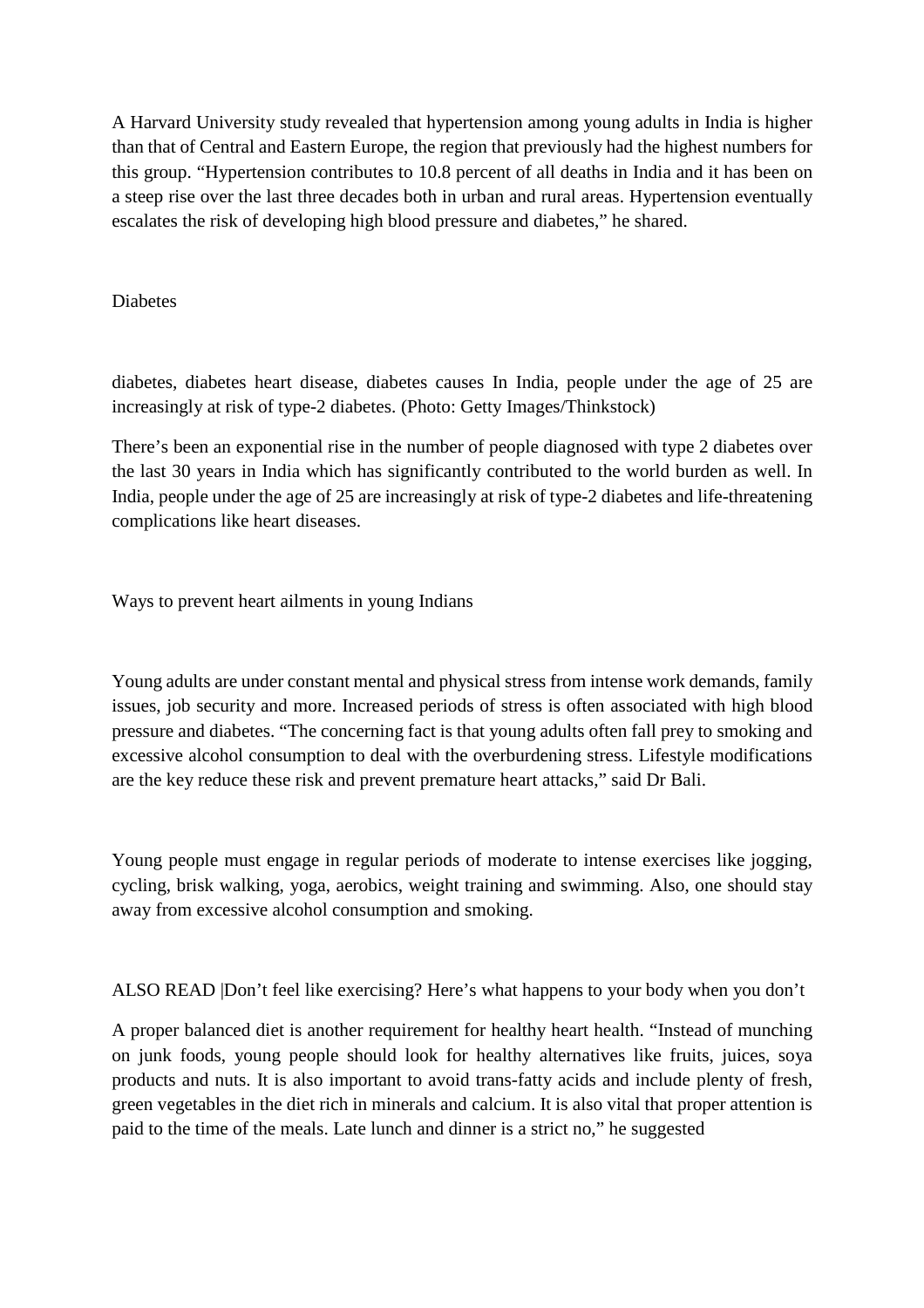The expert said it has been observed that if a person had a heart attack at a younger age, it increases the likelihood of another heart attack or stroke during the later stages of life. "Spreading awareness about early detection and prevention is the most critical step in the successful prevention and management of this condition. Young adults should also get their cardiac evaluation done every year to stay safe and healthy," he said.

#### **Beat acidity**

#### **Beat acidity with these foods, lifestyle tips (The Indian Express: 20210929)**

https://indianexpress.com/article/lifestyle/health/relieve-acidity-foods-lifestyle-tweaksbanana-basil-coconut-water-7536753/

"In most cases, acidity is a by-product of poor lifestyle. If you tend to sleep late, eat at odd hours, overeat in most of the meals -- you will surely become a slave to antacids," said nutritionist Juhi Kapoor

acidity, how to avoid acidity, lifestyle tweaks to avoid acidity, indianexpress.com, indianexpress, prevent acidity, indianexpress.com, indianexpress,Here's what you should be doing to have permanent relief from acidity. (Source: Getty Images/Thinkstock)

Food habits, overeating and erratic sleep schedules can all contribute to stomach-related issues like cramping, growling and even acidity. While working on lifestyle habits is a must, one can begin by incorporating some foods that can help.

Nutritionist and Ayurvedic practitioner Juhi Kapoor shared a few foods that she suggests one must have regularly to beat acidity.

"In most cases, acidity is a by-product of poor lifestyle. If you tend to sleep late, eat at odd hours, overeat in most of the meals — you will surely become a slave to antacids," she said.

#### **New 3D printed vaccine**

#### **New 3D printed vaccine patch offers greater protection than jabs (The Hindu: 20210929)**

https://www.thehindu.com/sci-tech/technology/new-3d-printed-vaccine-patch-offers-greaterprotection-than-jabs/article36695264.ece